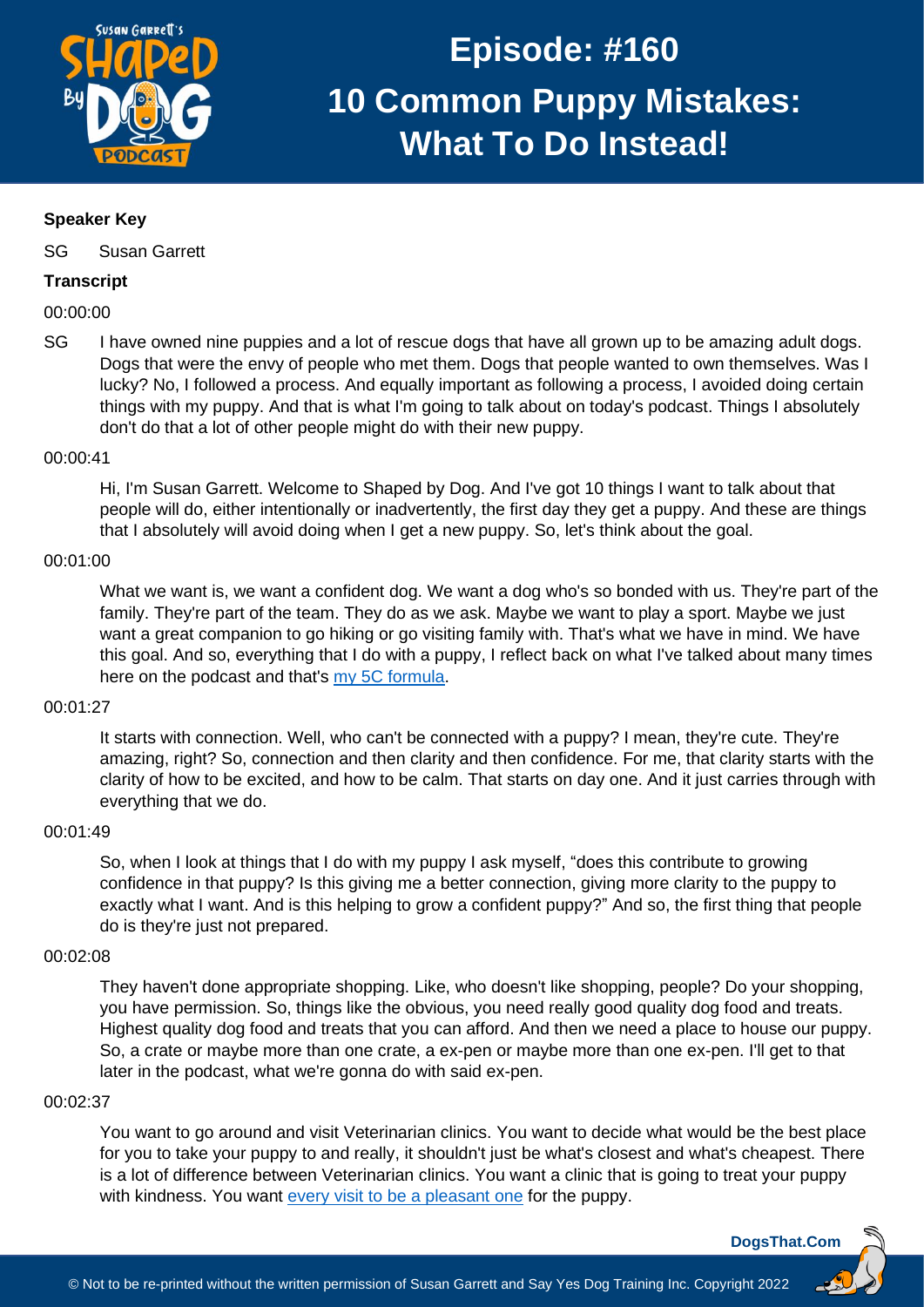

# 00:03:00

So, you know, ideally a fear free clinic but even if they're not a fear free clinic go in and talk to them and meet the staff and ask them questions. And ask people in your neighborhood about the Veterinarians they use and why they like their Veterinarian.

#### 00:03:14

I can tell you why I might like my Veterinarian. If she doesn't know the answer, she finds it. You want somebody that doesn't shrug. They go that extra mile for you. Likewise, training, super important. Decide the [methodology](https://dogsthat.com/podcast/146/) that you want to take to train your puppy. Be very intentional about this.

#### 00:03:32

This for sure is not something you just go "I'm going to the local. I'm gonna put all my trust and faith in them." Because if you've been following the podcast, you know that there's a lot of different ways to grow your puppies. And some of them will grow that relationship and bond with you. Some will suppress behaviors and suppress emotions and potentially ruin that bond that you have with your dog.

# 00:03:52

So be very intentional before you ever get that puppy. You're here listening to this podcast so maybe you've already done that. Go over to YouTube and check out the [puppy playlist.](https://youtube.com/playlist?list=PLphRRSxcMHy2hywpv3Md3HbWWPPbVF8W5) We have a lot of great education there, right there for you on YouTube. It's all free guys. It's all free.

Okay and finally yes, there's the obvious. You've got to buy a leash and a collar and maybe a harness or a head halter. You possibly need a dog bed or 20…Whatever you do, no judgment here. I might have the odd dog bed around this house.

#### 00:04:22

So, number one, people aren't prepared. You know, they go to the pet store on their way home with their new puppy. "Oh yeah, we need a collar, don't we?" You know, some people might shop for things like a collar and leash, but they don't think of the other things. Number two thing that people do is their expectations are way too high, way too high for a puppy.

#### 00:04:42

Like a puppy is a baby. Think like one step up from an amoeba. Like we say in sports 'they've got a very low floor but a very high ceiling'. Like an amoeba got a low floor and a low ceiling. So, a puppy comes with, you know, there's nothing factory installed guys. And so, they're going to make a lot of mistakes.

#### 00:05:04

Your expectations shouldn't be what you've been seeing on TV where the puppies you know, can solve a mystery and retrieve Jimmy from the well. We want to keep our expectations very low, which means we are going to put the expectations very high on ourselves. Meaning, please don't leave puppies and [children](https://dogsthat.com/podcast/58/) unsupervised together.

#### 00:05:24

Even if you've got the greatest kids known to man. You know, things could happen. And so, you want to ask yourself, "is this growing confidence? Deciding to leave my two-year-old with my puppy while I go and make some coffee? Is there a potential that this may take away confidence?" Just don't do it. That's why we have our puppy area, ex-pens that we've bought right?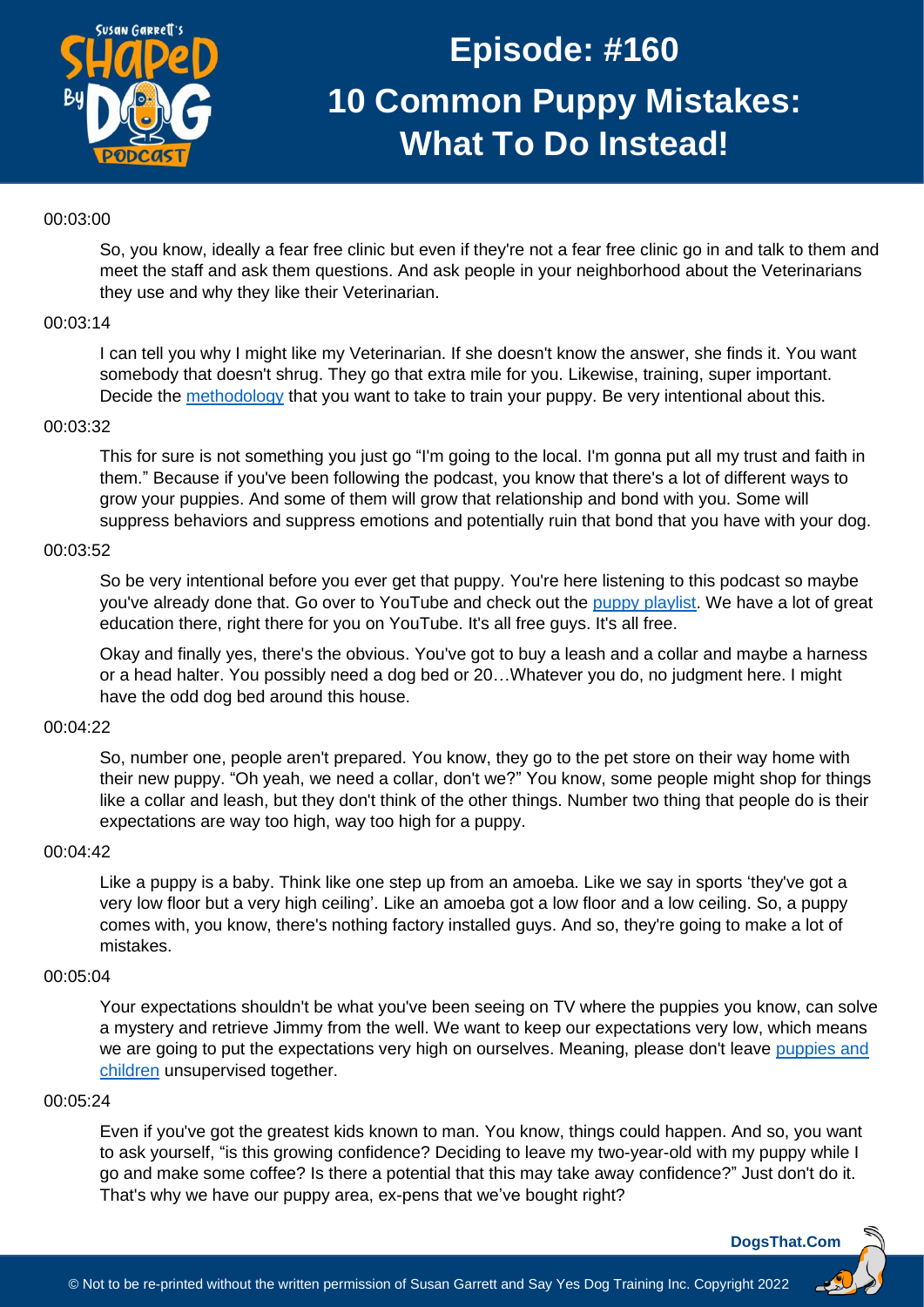

# 00:05:45

Number three, people overwhelm the puppy on that first day. You know, you don't need to call all your aunts and uncles, your grandma and your grandpa. You do not need a big family reunion for everyone to meet the puppy on day one. I like to give my puppy three days to just grow their confidence in their new environment.

# 00:06:04

So really low-key visits from anybody. And definitely I don't ever want to see what we identified in [podcast episode](https://dogsthat.com/podcast/157/) number 157, a puppy going over threshold or showing signs of anxiety because they're overwhelmed by, you know, all the family pets came in to meet them all at once. All of a sudden there's an iguana there and they've never met an iguana before.

#### 00:06:25

And there's all these people and there's these kids going, "Oh, isn't he cute?" Take it easy. Ask, "is it growing confidence?" Number four mistake that I don't make with my puppies and this is a biggie. This is just way too much unsupervised freedom in a house. You don't have your puppy area set up.

#### 00:06:45

Now in podcast episode number 70, I talked about the flip of this. I talked about all the things that I do to prepare to have an amazing puppy. So, after you listen to this one, go over to [podcast episode](https://dogsthat.com/podcast/70/)  [number 70](https://dogsthat.com/podcast/70/) and listen to the things that I do, including setting up those puppy areas with ex-pens so that I can know that my puppy isn't going to make a mistake.

#### 00:07:08

So, if the puppy has all this freedom to roam wherever they want in the house, they're gonna chew things that maybe they shouldn't be, including possibly an electric cord. They may pee or poop in inappropriate places. They may learn to rehearse habits that are not going to help you to have the puppy of your dreams down the road.

#### 00:07:27

So, minimize. Yes, they need time to be out and about and explore, but that's supervised with you watching what they're doing. Number five, I keep my slippery floors covered. Most people today have you know, some either some nice, polished hardwood or some linoleum, that's a kind of slick.

#### 00:07:44

And puppies that splay out their legs have a higher chance of developing things like hip dysplasia or just you know, hurting their shoulders. OCD is common from trauma in the environment. So, I like to cover my floors with dirty dog doormats or [dirty dog runners.](https://www.amazon.com/Dog-Gone-Smart-Doormat-Runner/dp/B07H92738F/) The runners that the puppy at least has like a little runway to run along.

#### 00:08:06

You know yes, puppies have burnout and they're built so that they're flexible, their joints aren't really connected and it's not as bad as if an older dog wipes out. But they have done studies and they have shown that the more slippery the surface that the puppies are raised on the higher chance they have of an injury.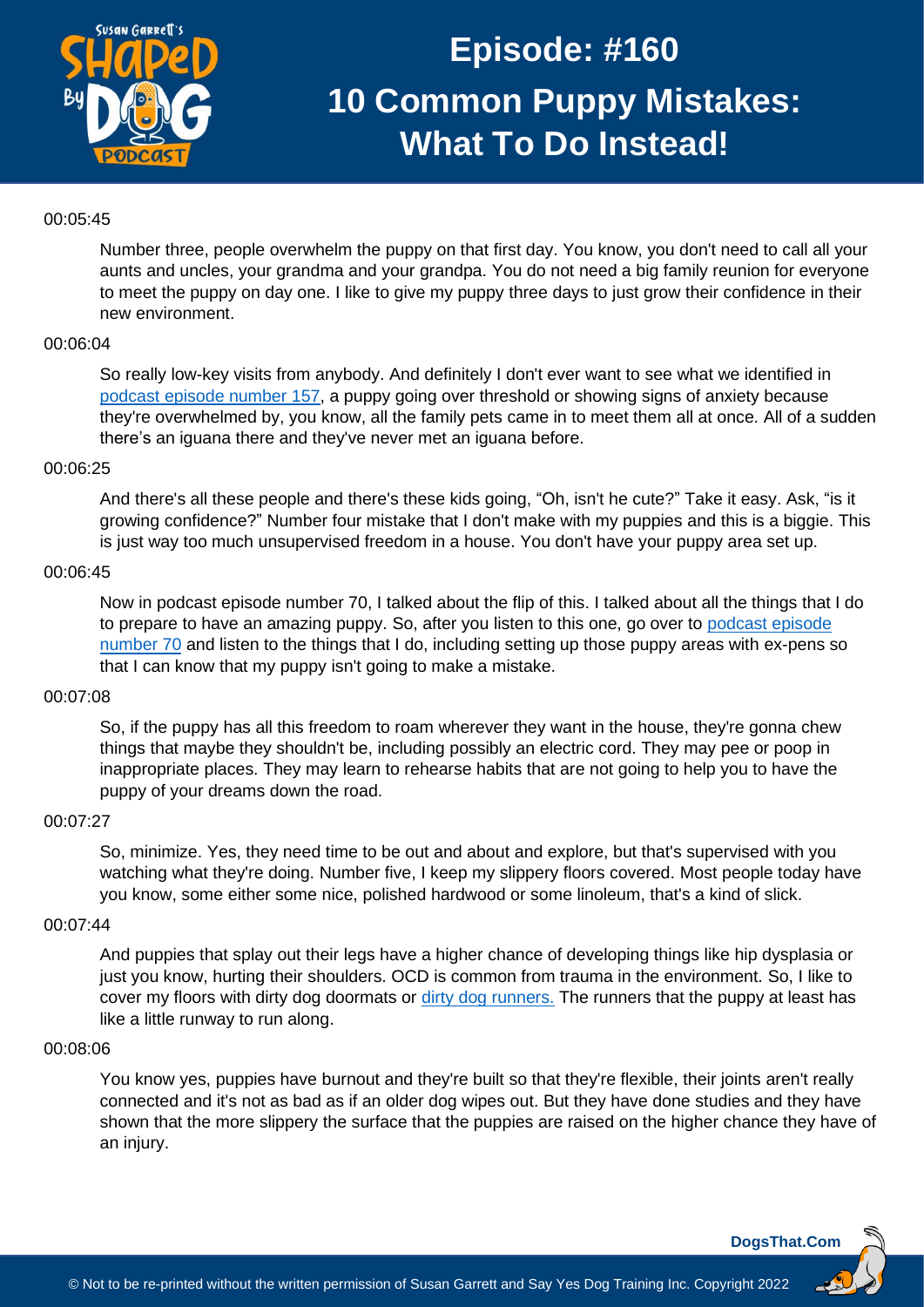

## 00:08:23

So, if you got a lot of slippery floors, you might want to invest in some nice floor runners. Number six, if you are going to have a dog that you would like for them to go to the bathroom outside in the yard or on a walk, then I would not advise you to introduce them to indoor pee-pee pads. Now some of you might live in like high-rise apartments and you've got little dogs that you want them to pee inside your apartment. That's not what I'm talking about.

#### 00:08:51

I'm talking about if you have a dog that you want them to go outside, then start now. I don't, it might be the winter. It's okay. If it's the winter that would've been part of your preparations, you would've cleared an area with a snow shovel to make sure that there's a spot for the puppy to pee or poo on that isn't over their ears in snow.

#### 00:09:08

So don't have anything indoors that you're encouraging to pee on because guess what, a kid's coat on the floor or maybe your coat on the floor could very much be mistaken for a pee-pee pad. So just don't even bother starting, it really confuses them. Makes [house training](https://dogsthat.com/podcast/48/) easier if you just keep it all outside.

#### 00:09:28

Number seven, people are taking their puppies out and about for socializing on day one. They're going, "Hey, let's go to the hardware store, look my puppy's got their ears back. It's okay, just take him he'll get used to it." No. Oh no, no. Oh, nay nay. You know, if you've got your puppy from a great breeder and even some really good rescues, your puppy may have already been out and about at places like hardware stores where they could see other people and they could hear other sounds.

# 00:09:58

And I think it's a great idea for you to do it as well, but not in the first day or two that you have that puppy. Remember, build confidence. You will see that puppy transform and get their confidence after a couple of days. So do not take them out on field trips on day one. They do not need to socialize with everybody.

#### 00:10:18

Mistake number eight that I don't do, is people tend to start using cues like "sit" and "down" and "come" and "stay" with their puppy right on day one. Like I mentioned, the options were not installed at the manufacturer. So, things like understanding your cue words, "sit, down, stay". that's got to be trained. That's on you. That's on education. That goes back to point number three, expectations are a little bit too high if you're saying things like "stay, stay, stay" or "sit, sit, sit" right on day one. Let them grow that confidence. You can start the training and guess what, they'll learn those things soon enough.

#### 00:10:56

And just as aside, I don't teach things like "sit" or "stay" to my puppies. Well, I never used the word "stay", but I don't teach the word "sit" probably for a week or two or maybe even a month. It really depends. There's a lot of other things that I like to teach first. So don't be in a hurry to add a cue until you've got a behavior that you absolutely love. There's a little bonus tip right there for you.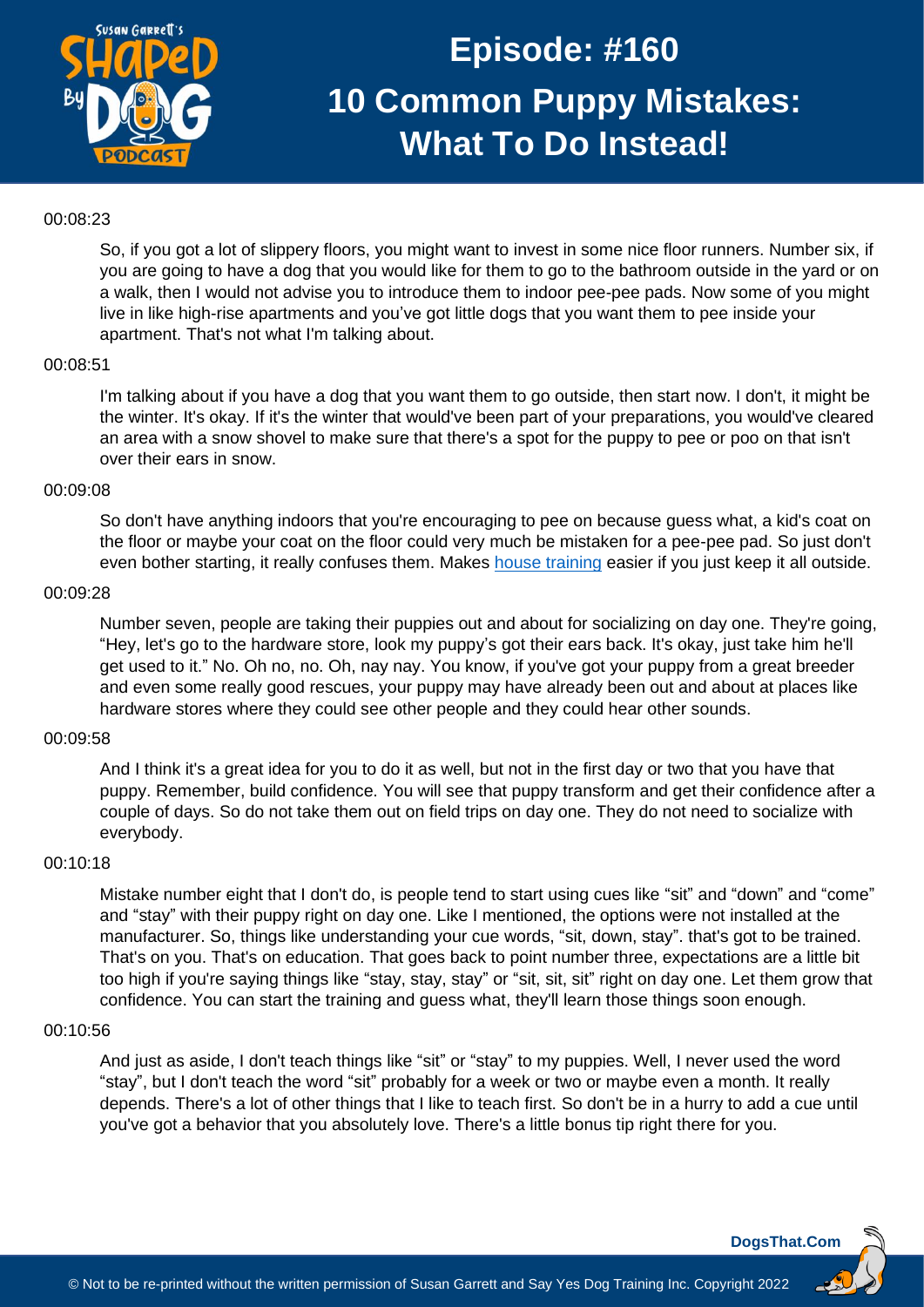

## 00:11:18

Number nine, people tend to get the puppies way over stimulated. They get overtired. There's this old saying 'a tired puppy is a good puppy'. And to an extent I believe that, but an overtired puppy is a cranky, snapping, snarling, over spun, puppy. You don't want that. You know, new puppies need to sleep 18 to 20 hours a day. Some of them more, depending on the breed.

## 00:11:45

So, you want to not overstimulate that puppy because they're going to make mistakes. You are going to get in trouble, and you are not going to like to see what you're going to see. So just don't expect too much, do not overstimulate them. Make sure that you do a little bit, take them outside, potty break and then let them have a nap.

#### 00:12:05

Point number 10, people expect the puppies to sleep in a place away from them. And you end up with puppies who cry pitifully through the night, or they bark, or they scream. I did an entire podcast on how to get your puppy to sleep through the night in Shaped [by Dog number 26.](https://dogsthat.com/podcast/26/) And it works guys, it really works.

#### 00:12:27

And so, even if you don't want your dog to [sleep in your bedroom](https://susangarrettdogagility.com/2020/03/dogs-sleeping-in-the-bedroom/) just for the first few weeks or a little longer, let that dog grow confidence. Let that dog sleep in the room just like I described in that podcast episode. And I promise you, you will have much sounder sleep and a much happier puppy.

#### 00:12:46

I'm gonna give you two bonuses. I said I was gonna give you 10, but I got two more. Okay, this is a biggie. You've got to keep your cool. You've got to keep your cool. So, on the one hand puppies are cute. I mean, they're super cute and we love them. On the other hand, they bite, they poop, they chew, they pee, they bark, they shred, they dig, they scream, they puke, they chase, they nip, they scratch.

#### 00:13:10

They whine, they destroy stuff, and they climb on everything. Oh, did I mention that they poop, and they pee? Yeah, that's what a puppy is. So go to your happy place and know the puppy's doing the best they can with the education they have, which is zero, in the environment that you've put them in. So, if you do everything that I mentioned in podcast episode number 70, you will be setting your puppy up for success.

## 00:13:38

You won't be nearly as frustrated, and you won't see as many things coming out of your puppies' orifice or as many surprises around your home. And my final bonus is, the use of reinforcement. So, here's another thing that I do differently in that I don't use food lures. And I'm not saying it's wrong. I'm just saying we do things differently around here. We do a lot of things differently than other people.

#### 00:14:02

So, we use food as a reinforcement. We don't get the puppies to follow food because we don't want them to think food is something they should be seeking out and trying to steal as they do with the food lure.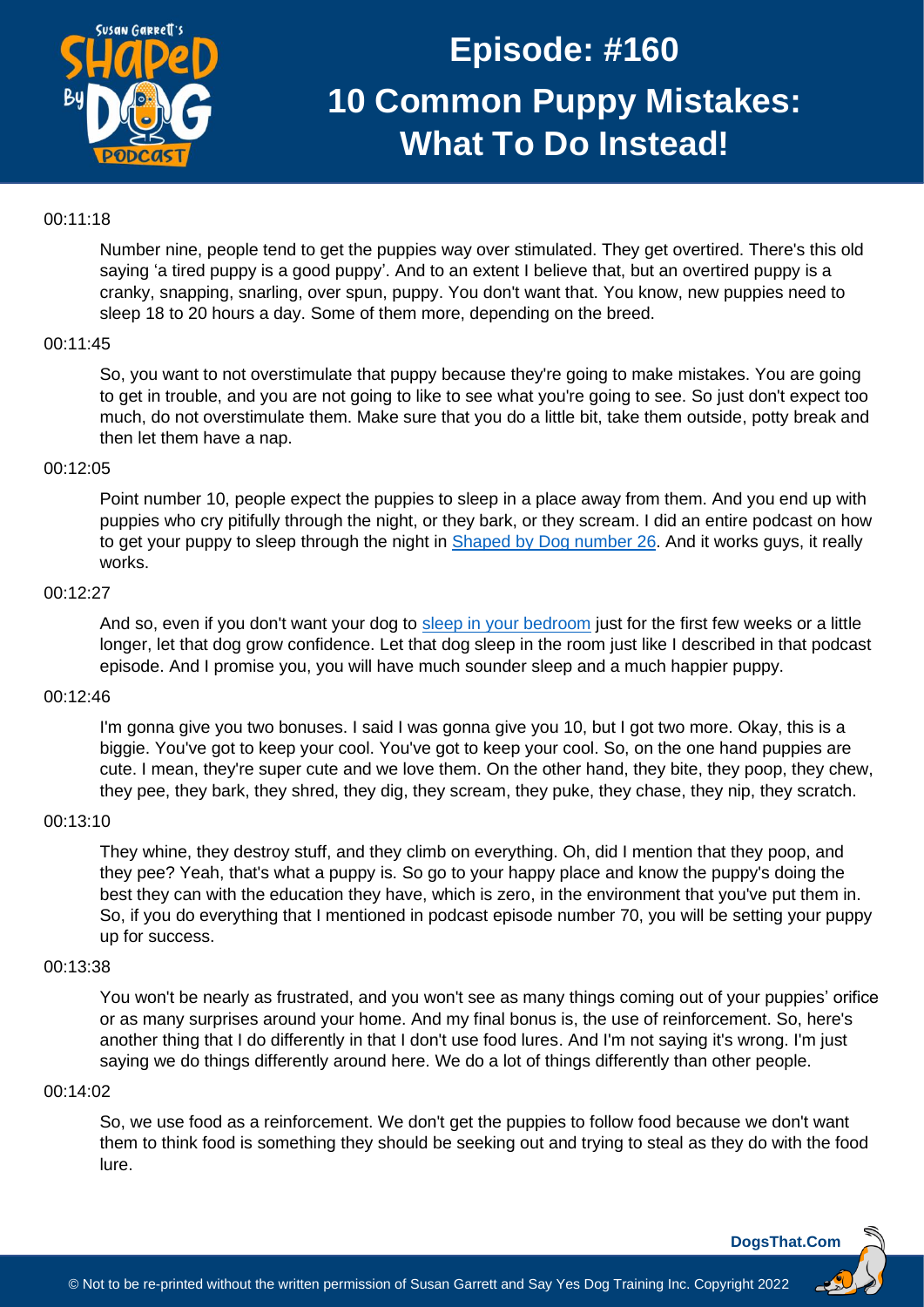

# 00:14:14

Because my hallucination is that is not going to help them not want to [get on the counters](https://dogsthat.com/podcast/33/) and steal the food off the counters or to be scavenging in your kitchen all day long. So, we use food as a reinforcement, and it all starts with a game ItsYerChoice. I am going to leave a link here on YouTube. I'm gonna leave a link in the show notes for how you can access [ItsYerChoice.](https://recallers.com/iycsummit-join/)

## 00:14:39

It is a phenomenal game to play with your puppy. And that's the one thing that I do like to do. I'm gonna give you a little spoiler alert here before you go over to Shaped by Dog number 70, I do a lot of interactive play with my puppies.

## 00:14:53

Remember I said, "I want clarity of how to be of when you're excited and clarity of when you're calm". I do that with a tug toy. Super, super important. And I think I might have left that off of your shopping list on point number one. So, permission to shop. Go ahead. My favorite toys I get from 4MyMerles.com but have at it. If you're buying a puppy toy, get a nice long one. They like to chase things on the ground and get those sharp little teeth away from your hands.

## 00:15:22

There you have it. 10 things I never do with a puppy on the first day I get them. A couple extra bonus things for you. I would love it right now if you love puppies and you're loving this podcast, please go ahead and hit the like button. If you're watching this on YouTube and you're not a subscriber, hey go ahead subscribe now. I'll see you next time right here on Shaped by Dog.

# **Resources:**

| Podcast Episode 21: The 5 Critical Dog Training Layers for Confidence with Anything           |
|-----------------------------------------------------------------------------------------------|
| YouTube Video: Vet Visits For Dogs: How To Create A Positive Experience For Everyone          |
| Podcast Episode 146: Balanced Dog Training: Does It Really Exist?                             |
| YouTube Playlist: Puppy Essentials with Susan Garrett Dog Training                            |
| Podcast Episode 58: How to Create Kid Friendly Dogs and Dog Friendly Kids                     |
| Podcast Episode 157: Dog Body Language: Understanding Canine Communication Signals & Emotions |
| Podcast Episode 70: Critical Info for Your Puppy's First Day and Night at Home                |
| <b>Dirty Dog Doormat Runner</b>                                                               |
| Podcast Episode 48: Potty Train Your Puppy in a Week (Easy 3 Step Process)                    |
| Podcast Episode 26: Pro Dog Training Tips to Get Your Puppy to Sleep All Night                |
| Blog Post: All About Dogs Sleeping in the Bedroom                                             |
| Podcast Episode 33: How Do I Stop My Dog Counter Surfing?!                                    |
| Learn How to Play Its Yer Choice (IYC)                                                        |
|                                                                                               |